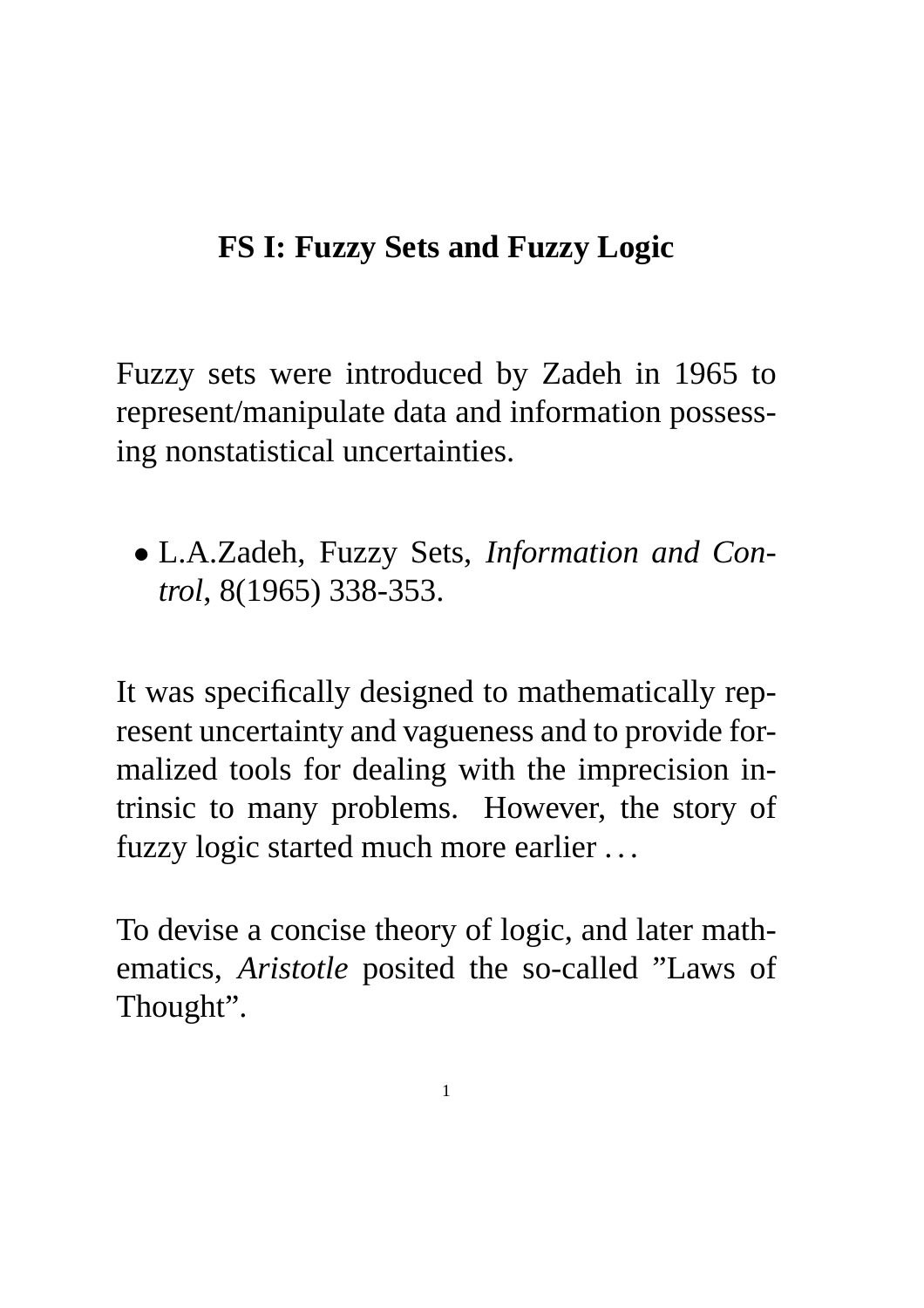One of these, the "Law of the Excluded Middle," states that every proposition must either be *True* (**T**) or *False* (**F**). Even when *Parminedes* proposed the first version of this law (around 400 Before Christ) there were strong and immediate objections: for example, *Heraclitus* proposed that things could be simultaneously *True* and *not True*.

It was *Plato* who laid the foundation for what would become fuzzy logic, indicating that there was a third region (beyond **T** and **F**) where these opposites "tumbled about." A systematic alternative to the bi-valued logic of Aristotle was first proposed by *Łukasiewicz* around 1920, when he described a three-valued logic, along with the mathematics to accompany it. The third value he proposed can best be translated as the term "possible," and he assigned it a numeric value between **T** and **F**. Eventually, he proposed an entire notation and axiomatic system from which he hoped to derive modern mathematics.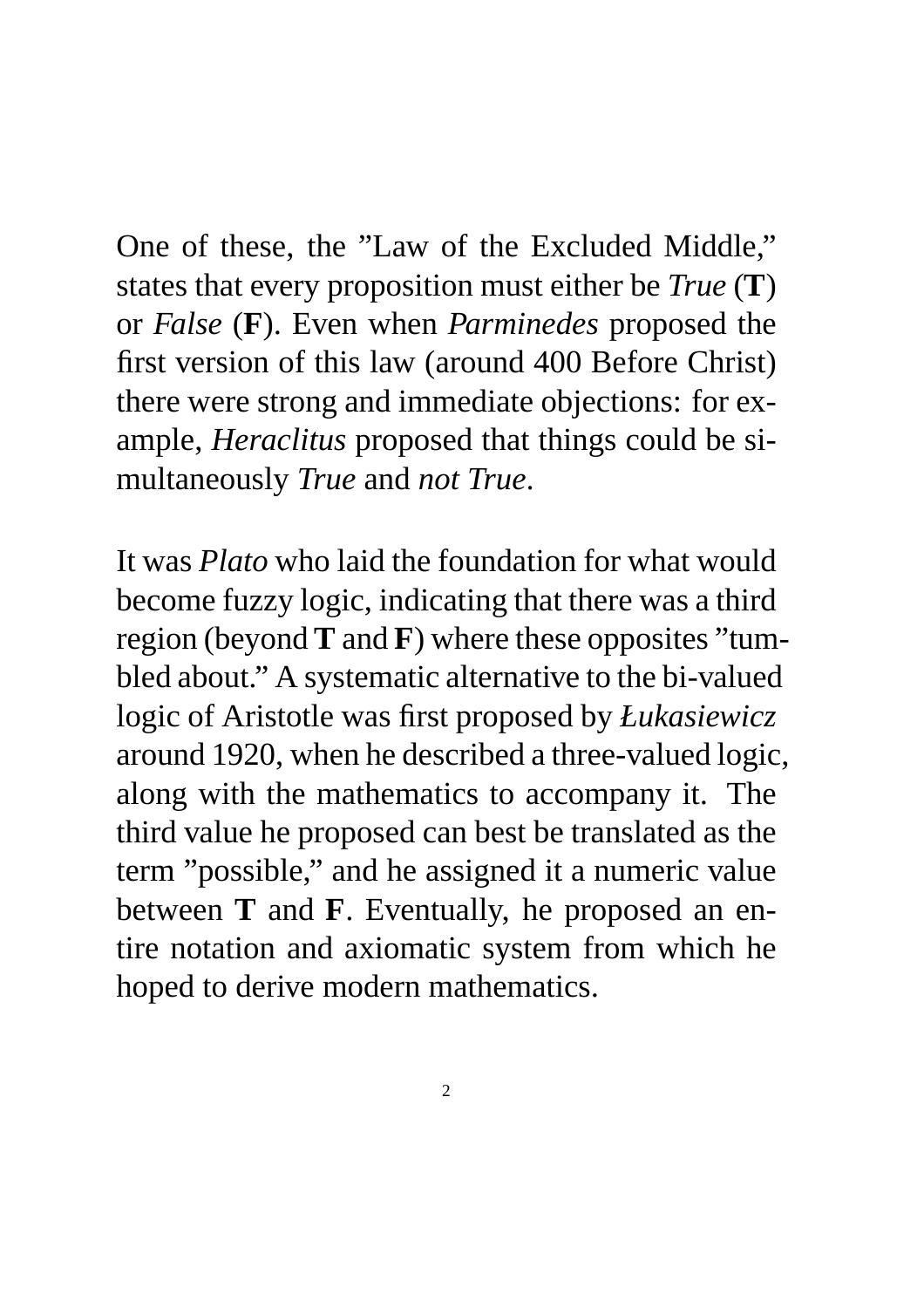Later, he explored four-valued logics, five-valued logics, and then declared that in principle there was nothing to prevent the derivation of an infinite-valued logic.Łukasiewicz felt that three- and infinite-valued logics were the most intriguing, but he ultimately settled on a four-valued logic because it seemed to be the most easily adaptable to Aristotelian logic.

It should be noted that *Knuth* also proposed a threevalued logic similar to Lukasiewicz's, from which he speculated that mathematics would become even more elegant than in traditional bi-valued logic.

The notion of an infinite-valued logic was introduced in Zadeh's seminal work "Fuzzy Sets" where he described the mathematics of fuzzy set theory, and by extension fuzzy logic. This theory proposed making the membership function (or the values **F** and **T**) operate over the range of real numbers [0, 1]. New operations for the calculus of logic were proposed, and showed to be in principle at least a generaliza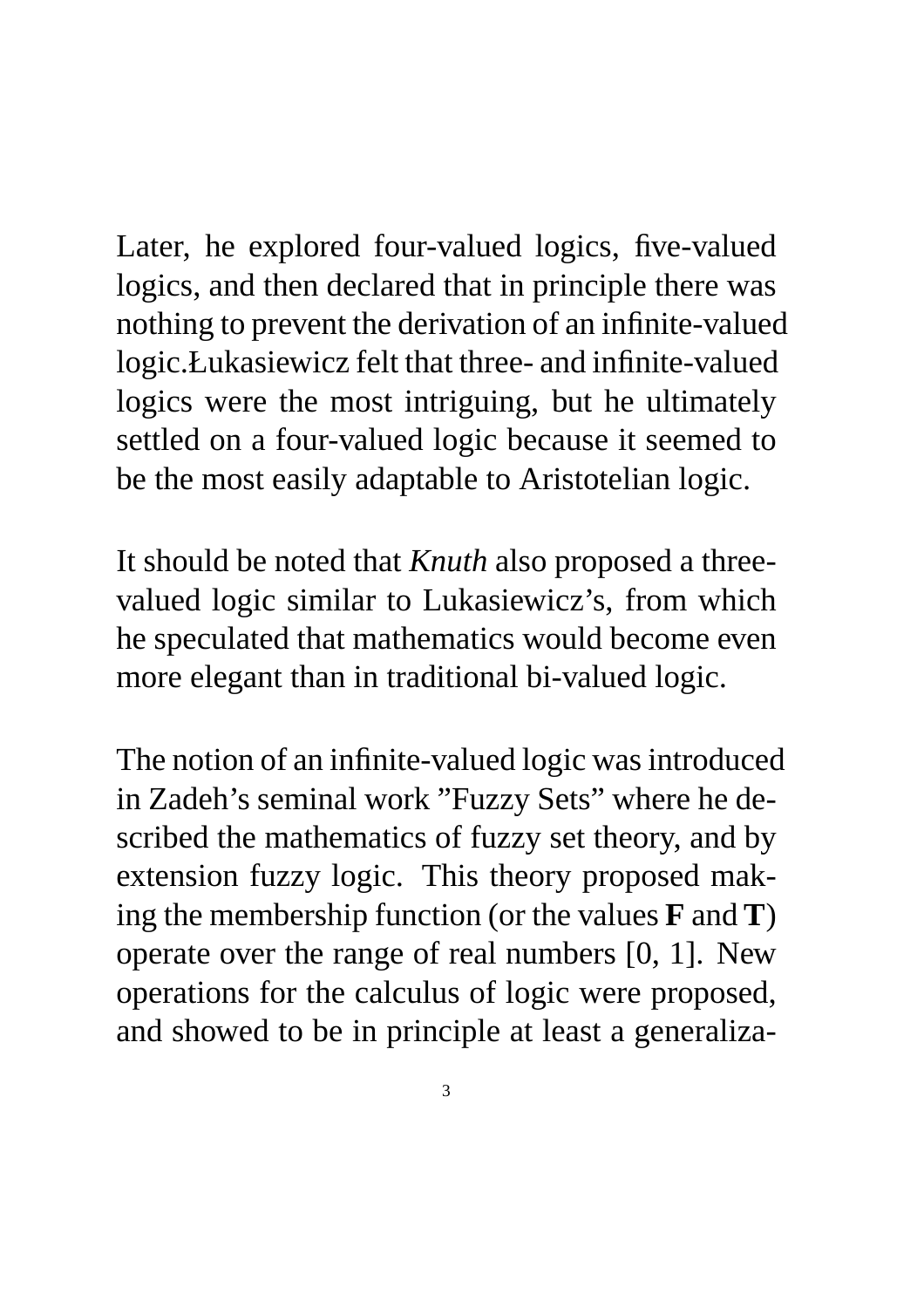tion of classic logic.

Fuzzy logic provides an inference morphology that enables approximate human reasoning capabilities to be applied to knowledge-based systems. The theory of fuzzy logic provides a mathematical strength to capture the uncertainties associated with human cognitive processes, such as thinking and reasoning.

The conventional approaches to knowledge representation lack the means for representating the meaning of fuzzy concepts. As a consequence, the approaches based on first order logic and classical probablity theory do not provide an appropriate conceptual framework for dealing with the representation of commonsense knowledge, since such knowledge is by its nature both lexically imprecise and noncategorical.

The developement of fuzzy logic was motivated in large measure by the need for a conceptual frame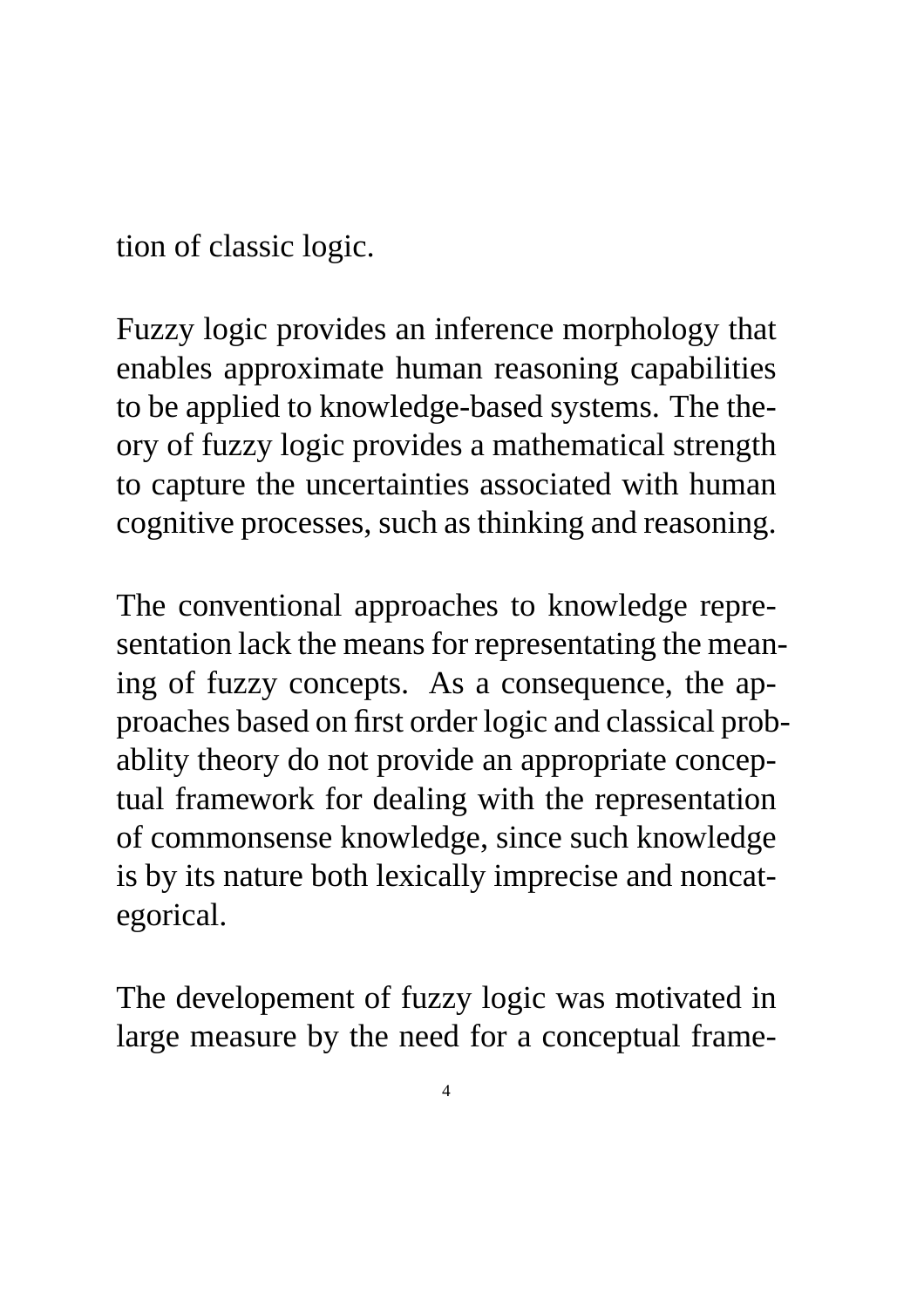work which can address the issue of uncertainty and lexical imprecision.

Some of the essential characteristics of fuzzy logic relate to the following (Zadeh, 1992):

- In fuzzy logic, exact reasoning is viewed as a limiting case of approximate reasoning.
- In fuzzy logic, everything is a matter of degree.
- In fuzzy logic, knowledge is interpreted a collection of elastic or, equivalently, fuzzy constraint on a collection of variables.
- Inference is viewed as a process of propagation of elastic constraints.
- Any logical system can be fuzzified.

There are two main characteristics of fuzzy systems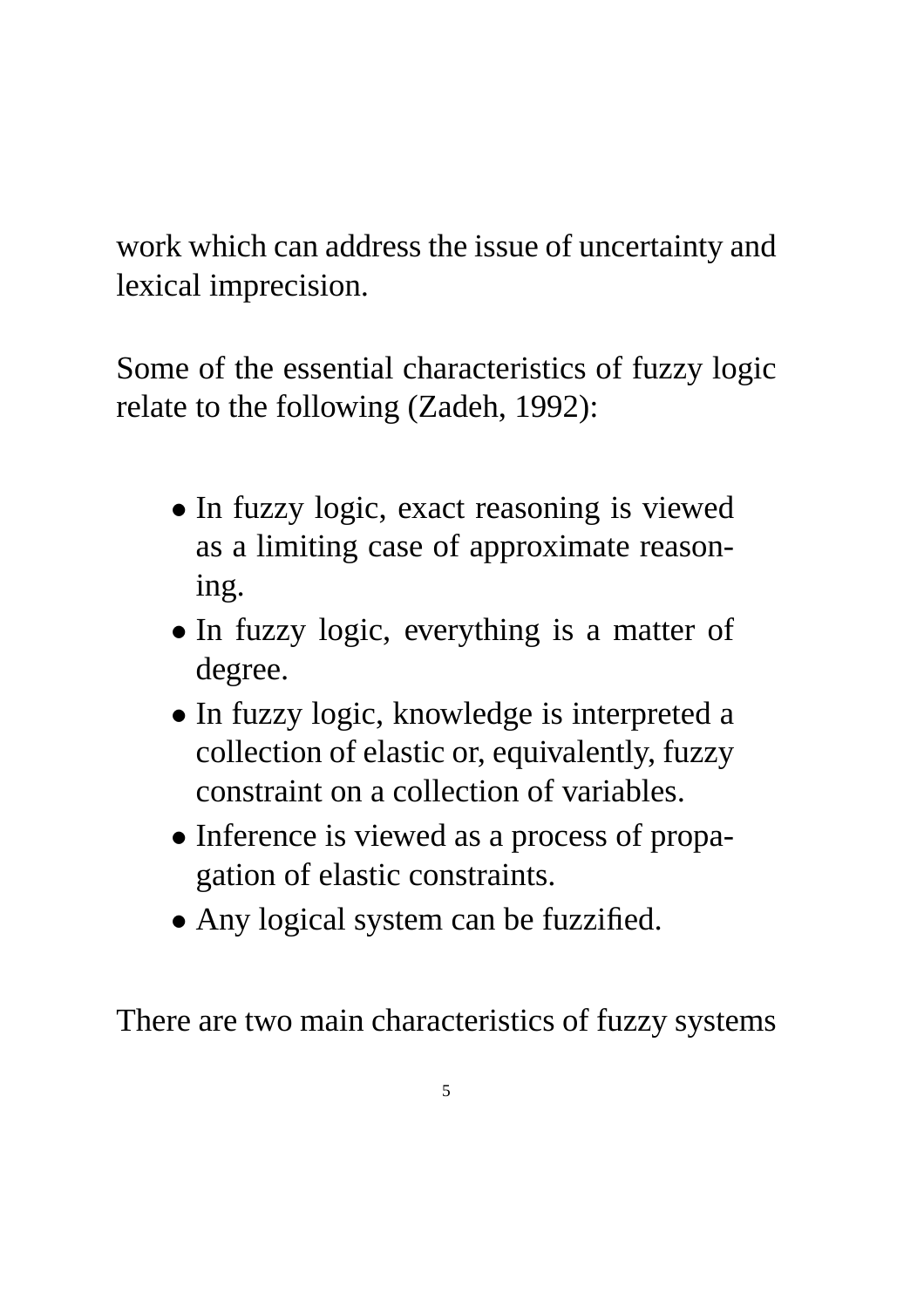that give them better performance for specific applications.

- Fuzzy systems are suitable for uncertain or approximate reasoning, especially for the system with a mathematical model that is difficult to derive.
- Fuzzy logic allows decision making with estimated values under incomplete or uncertain information.

**Definition 1.** *(fuzzy set) Let* X *be a nonempty set. A fuzzy set* A *in* X *is characterized by its membership function*

 $\mu_A\colon X\to [0,1]$ 

and  $\mu_A(x)$  *is interpreted as the degree of membership of element* x *in fuzzy set* A *for each*  $x \in X$ .

It is clear that  $A$  is completely determined by the set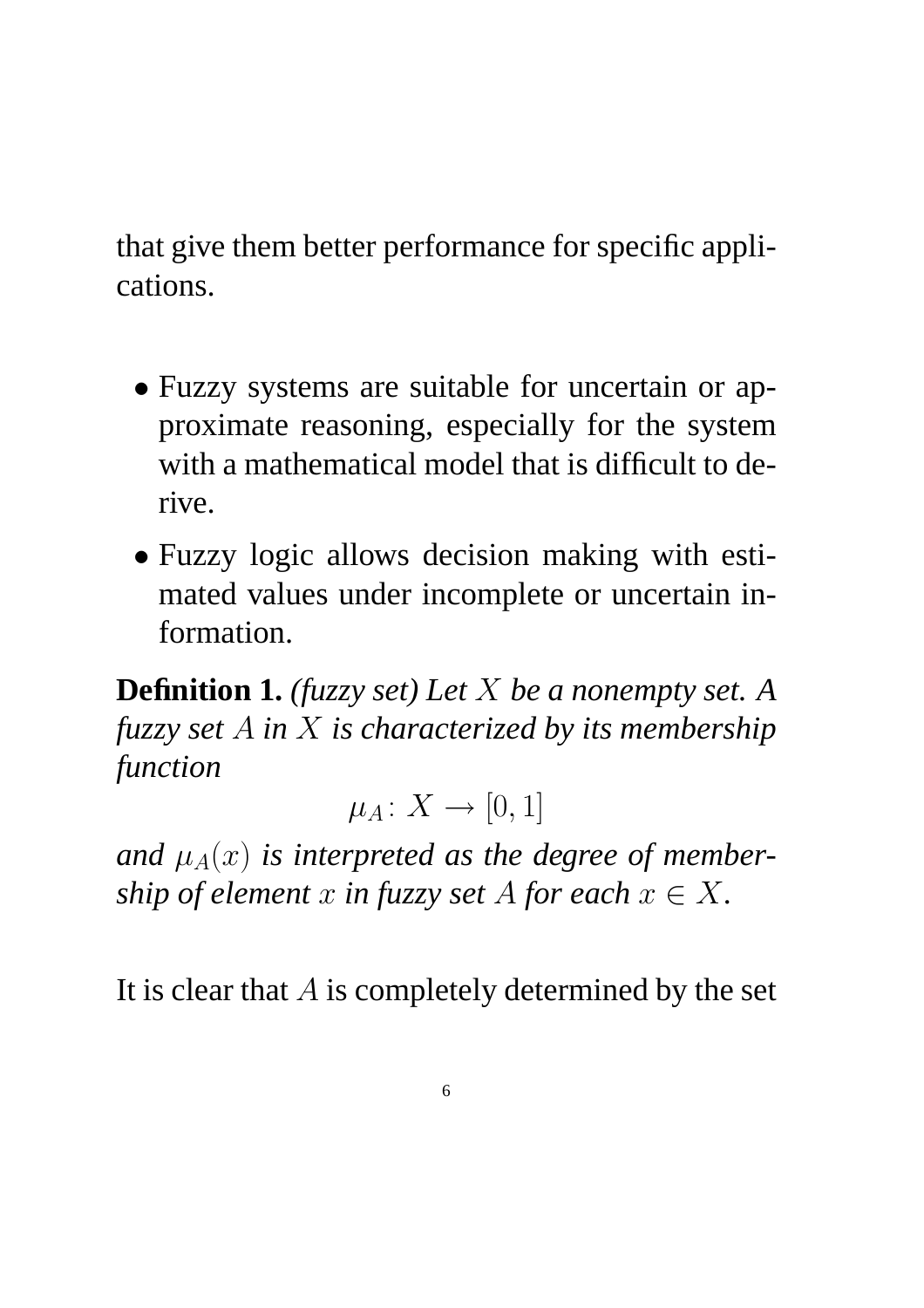of tuples

$$
A = \{(u, \mu_A(u)) | u \in X\}.
$$

Frequently we will write  $A(x)$  instead of  $\mu_A(x)$ . The family of all fuzzy sets in X is denoted by  $\mathcal{F}(X)$ .

If  $X = \{x_1, \ldots, x_n\}$  is a finite set and A is a fuzzy set in  $X$  then we often use the notation

$$
A=\mu_1/x_1+\cdots+\mu_n/x_n
$$

where the term  $\mu_i/x_i$ ,  $i = 1, \ldots, n$  signifies that  $\mu_i$ is the grade of membership of  $x_i$  in A and the plus sign represents the union.



A discrete membership function for "x is close to 1".

**Example 1.** *The membership function of the fuzzy set of* real *numbers "close to 1", is can be defined*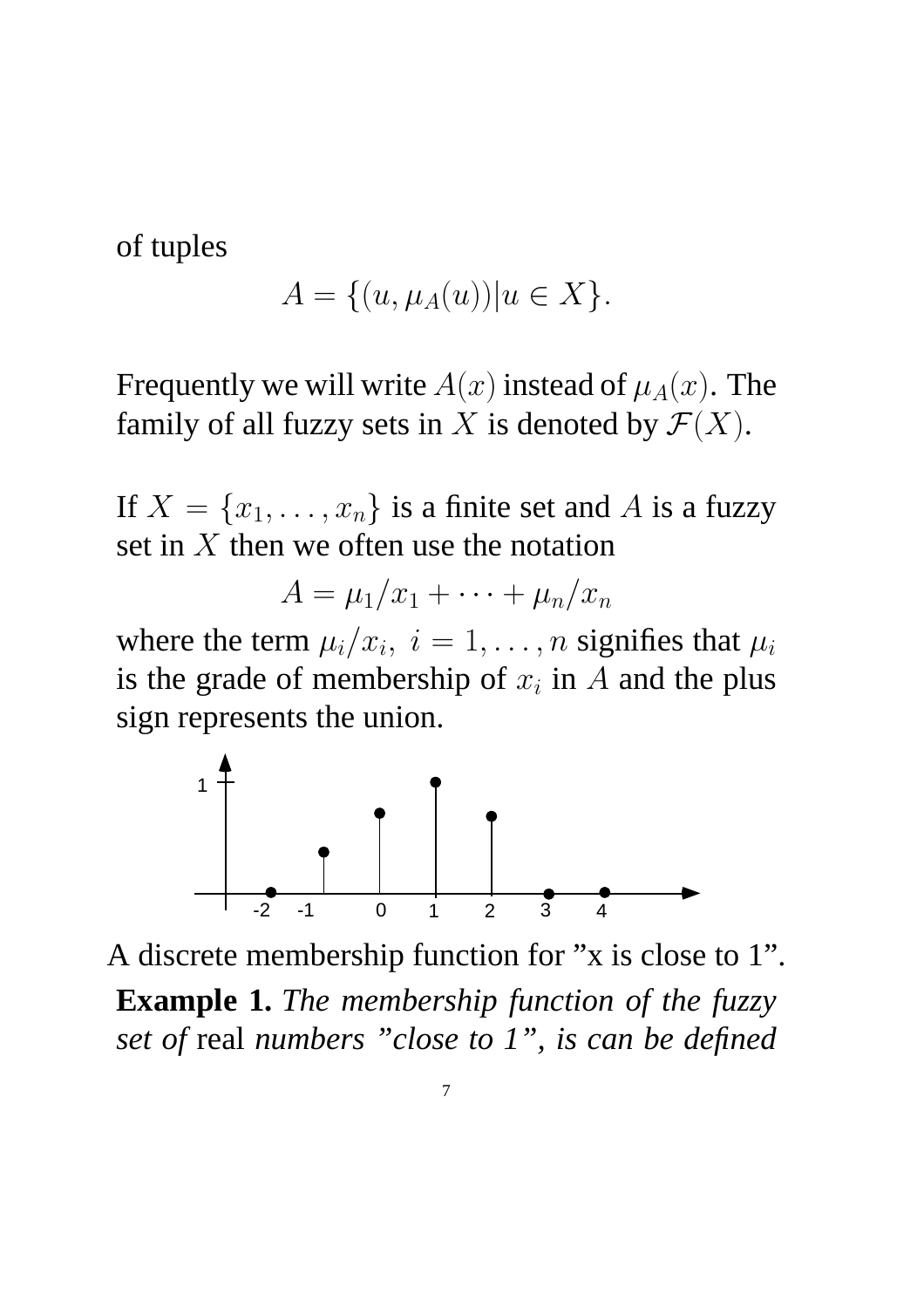*as*

$$
A(t) = \exp(-\beta(t-1)^2)
$$

*where*  $β$  *is a positive real number.* 



A membership function for "x is close to 1".

**Example 2.** *Assume someone wants to buy a cheap car.* Cheap *can be represented as a fuzzy set on a universe of prices, and depends on his purse. For instance, from the Figure* cheap *is roughly interpreted as follows:*

- *Below 3000*\$ *cars are considered as cheap, and prices make no real difference to buyer's eyes.*
- *Between 3000*\$ *and 4500*\$*, a variation in the price induces a weak preference in favor of the cheapest car.*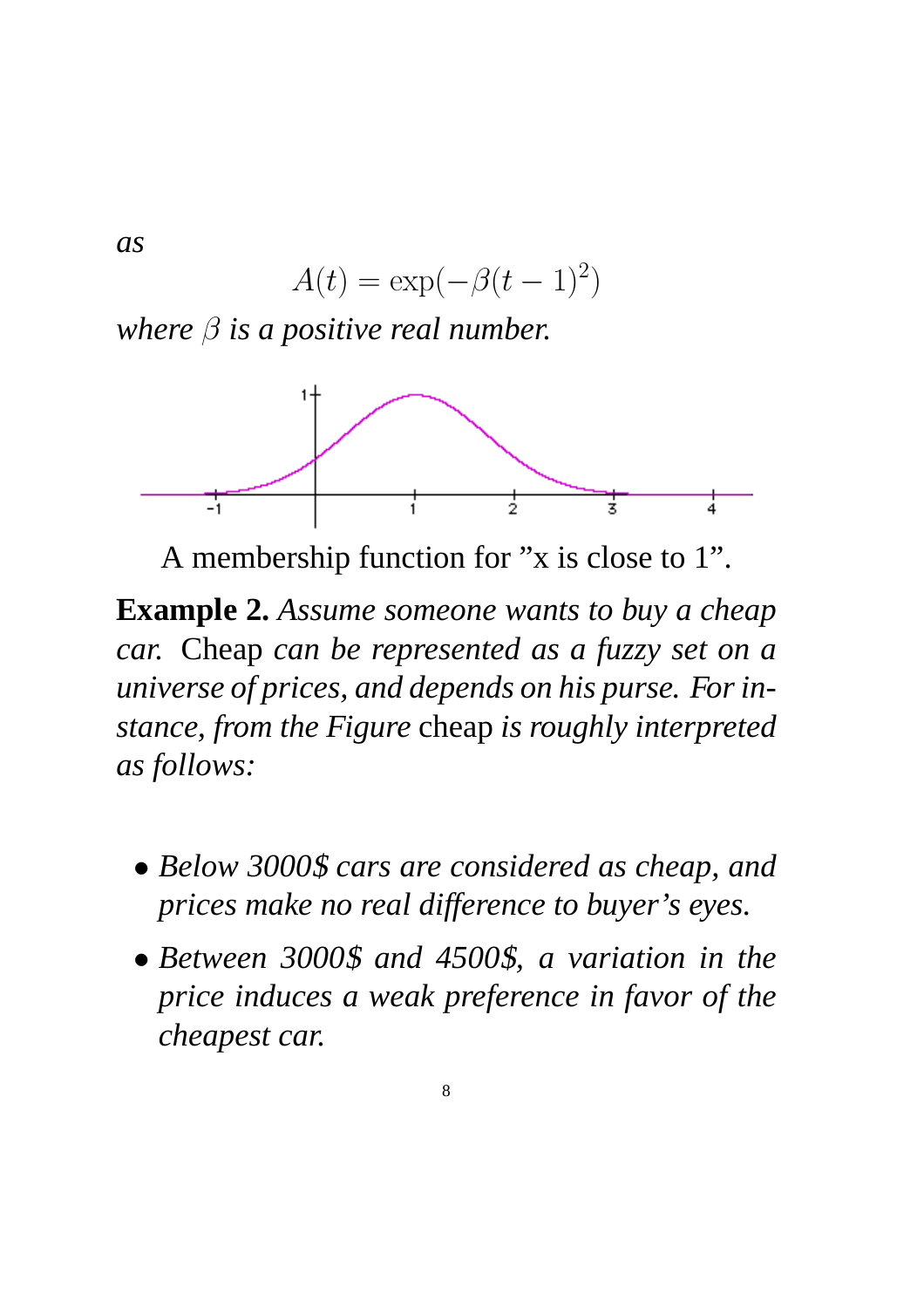- *Between 4500*\$ *and 6000*\$*, a small variation in the price induces a clear preference in favor of the cheapest car.*
- *Beyond 6000*\$ *the costs are too high (out of consideration).*



Membership function of "cheap".

**Definition 2.** *(support) Let* A *be a fuzzy subset of* X*; the* support *of* A*, denoted* supp(A)*, is the crisp subset of* X *whose elements all have nonzero membership grades in* A*.*

 $supp(A) = \{x \in X | A(x) > 0\}.$ 

**Definition 3.** *(normal fuzzy set) A fuzzy subset* A *of a classical set* X *is called* normal *if there exists an*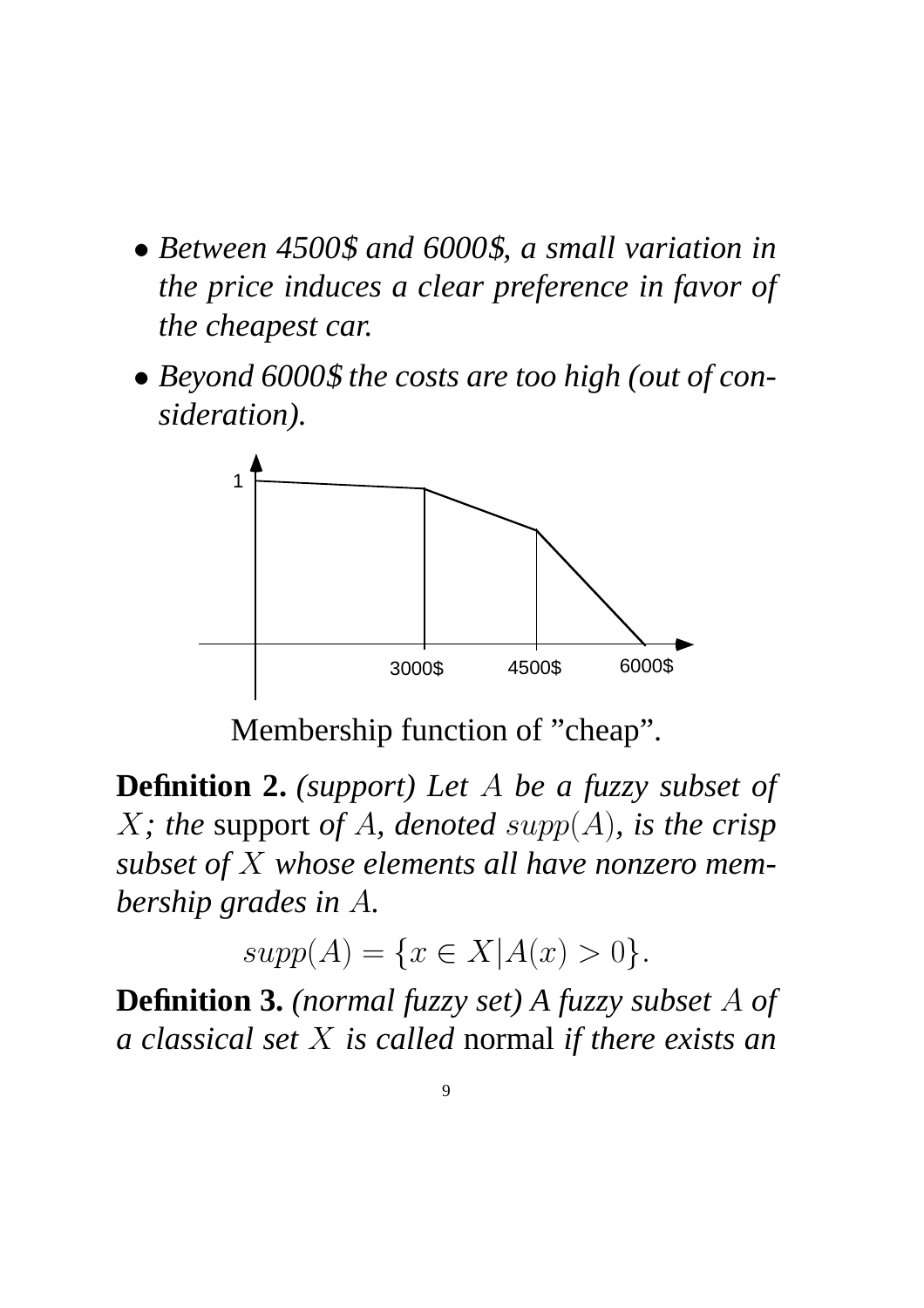$x \in X$  such that  $A(x) = 1$ . Otherwise A is subnor*mal.*

**Definition 4.** *(*α*-cut) An* α*-level set of a fuzzy set* A of X is a non-fuzzy set denoted by  $[A]^\alpha$  and is *defined by*

$$
[A]^\alpha = \begin{cases} \{t \in X | A(t) \ge \alpha\} & \text{if } \alpha > 0\\ \text{cl}(\text{supp}A) & \text{if } \alpha = 0 \end{cases}
$$

*where* cl(*supp*A) *denotes the closure of the support of* A*.*

**Example 3.** *Assume*  $X = \{-2, -1, 0, 1, 2, 3, 4\}$  *and*  $A = 0.0/-2+0.3/-1$  $+0.6/0+1.0/1+0.6/2+0.3/3+0.0/4,$ *in this case*

$$
[A]^{\alpha} = \begin{cases} \{-1, 0, 1, 2, 3\} & \text{if } 0 \le \alpha \le 0.3\\ \{0, 1, 2\} & \text{if } 0.3 < \alpha \le 0.6\\ \{1\} & \text{if } 0.6 < \alpha \le 1 \end{cases}
$$

**Definition 5.** *(convex fuzzy set) A fuzzy set* A *of* X *is called* convex *if*  $[A]^\alpha$  *is a convex subset of*  $X \ \forall \alpha \in$ [0, 1]*.*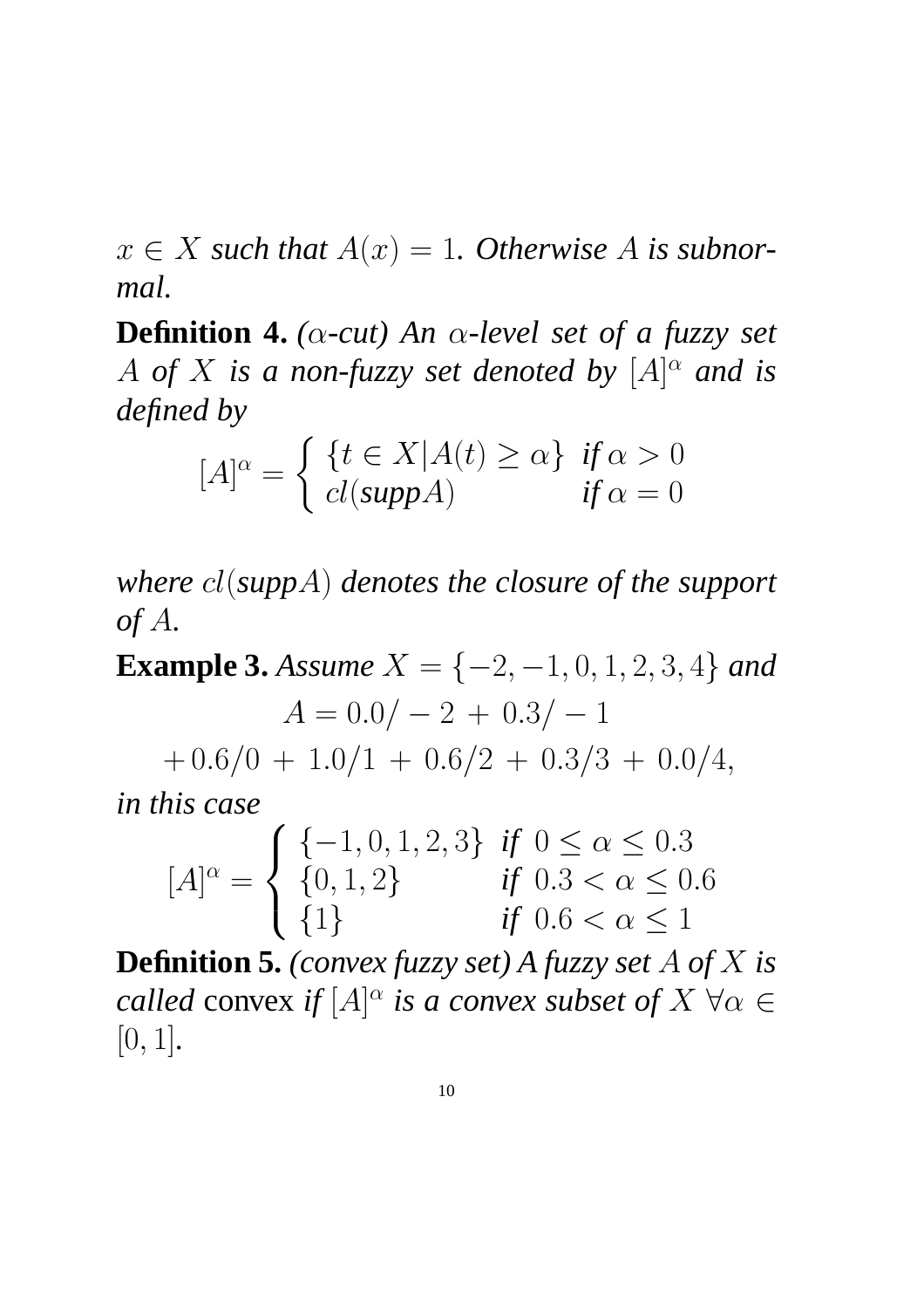

An  $\alpha$ -cut of a triangular fuzzy number.

In many situations people are only able to characterize numeric information imprecisely. For example, people use terms such as, about 5000, near zero, or essentially bigger than 5000. These are examples of what are called *fuzzy numbers*. Using the theory of fuzzy subsets we can represent these fuzzy numbers as fuzzy subsets of the set of real numbers. More exactly,

**Definition 6.** *(fuzzy number) A fuzzy number* A *is a fuzzy set of the real line with a normal, (fuzzy) convex and continuous membership function of bounded support. The family of fuzzy numbers will be denoted by* F*.*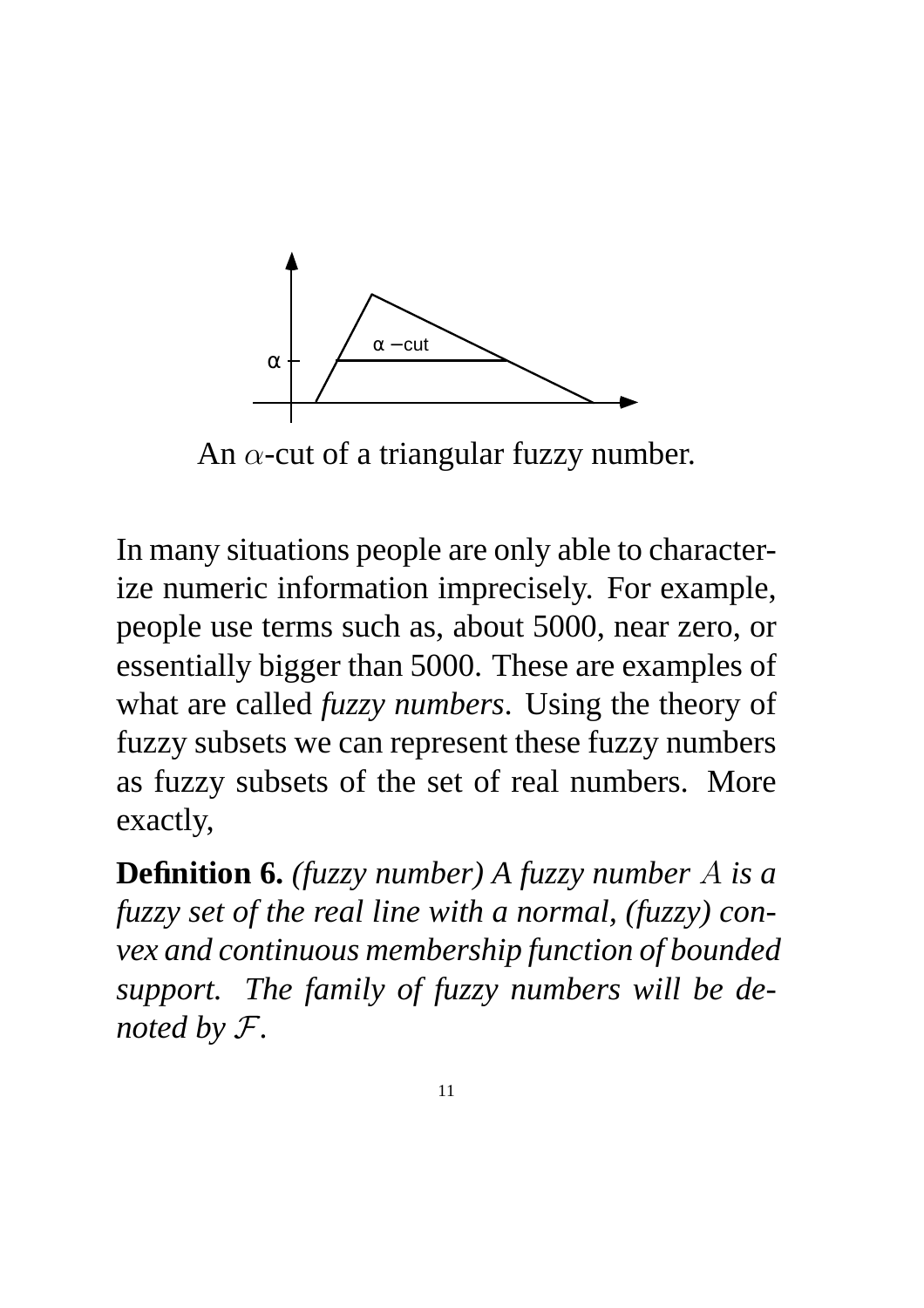**Definition 7.** *(quasi fuzzy number) A quasi fuzzy number* A *is a fuzzy set of the real line with a normal, fuzzy convex and continuous membership function satisfying the limit conditions*



Let A be a fuzzy number. Then  $[A]^\gamma$  is a closed convex (compact) subset of R for all  $\gamma \in [0, 1]$ . Let us introduce the notations

$$
a_1(\gamma) = \min[A]^\gamma
$$
,  $a_2(\gamma) = \max[A]^\gamma$ 

In other words,  $a_1(\gamma)$  denotes the left-hand side and  $a_2(\gamma)$  denotes the right-hand side of the  $\gamma$ -cut. It is easy to see that

If 
$$
\alpha \le \beta
$$
 then  $[A]^{\alpha} \supset [A]^{\beta}$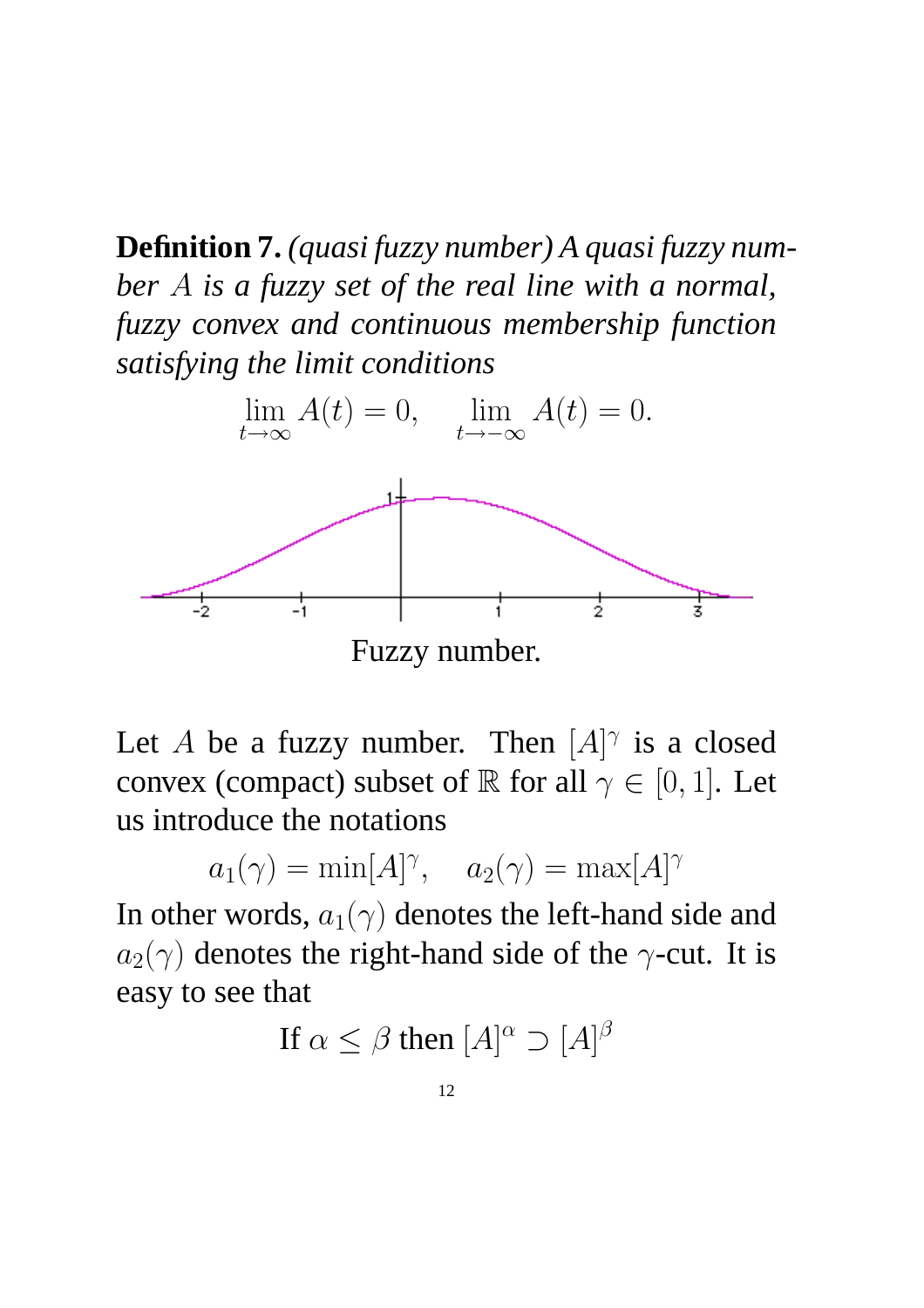Furthermore, the left-hand side function

$$
a_1\colon [0,1]\to \mathbb{R}
$$

is monoton increasing and lower semicontinuous, and the right-hand side function

$$
a_2\colon [0,1]\to \mathbb{R}
$$

is monoton decreasing and upper semicontinuous. We shall use the notation

$$
[A]^\gamma = [a_1(\gamma), a_2(\gamma)].
$$

The support of A is the open interval  $(a_1(0), a_2(0))$ .



The support of A is  $(a_1(0), a_2(0))$ .

If A is not a fuzzy number then there exists an  $\gamma \in$ [0, 1] such that  $[A]^\gamma$  is not a convex subset of  $\mathbb R$ .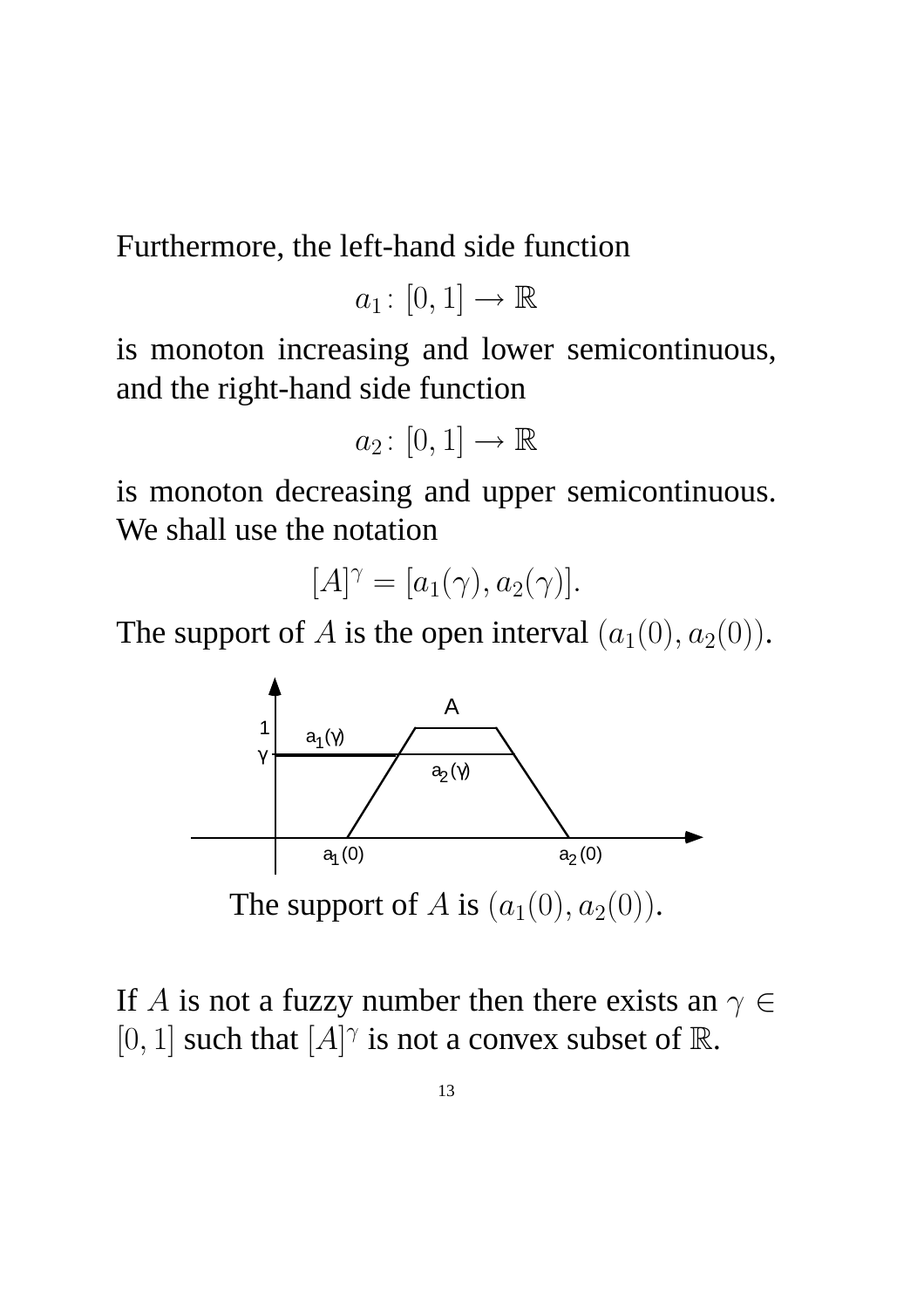

**Definition 8.** *(triangular fuzzy number) A fuzzy set* A *is called triangular fuzzy number with peak (or center*) *a, left width*  $\alpha > 0$  *and right width*  $\beta > 0$  *if its membership function has the following form*

$$
A(t) = \begin{cases} 1 - \frac{a - t}{\alpha} & \text{if } a - \alpha \le t \le a \\ 1 - \frac{t - a}{\beta} & \text{if } a \le t \le a + \beta \\ 0 & \text{otherwise} \end{cases}
$$

*and we use the notation*  $A = (a, \alpha, \beta)$ *. It can easily be verified that*

 $[A]^{\gamma} = [a - (1 - \gamma)\alpha, a + (1 - \gamma)\beta], \forall \gamma \in [0, 1].$ *The support of A is*  $(a - \alpha, b + \beta)$ *.*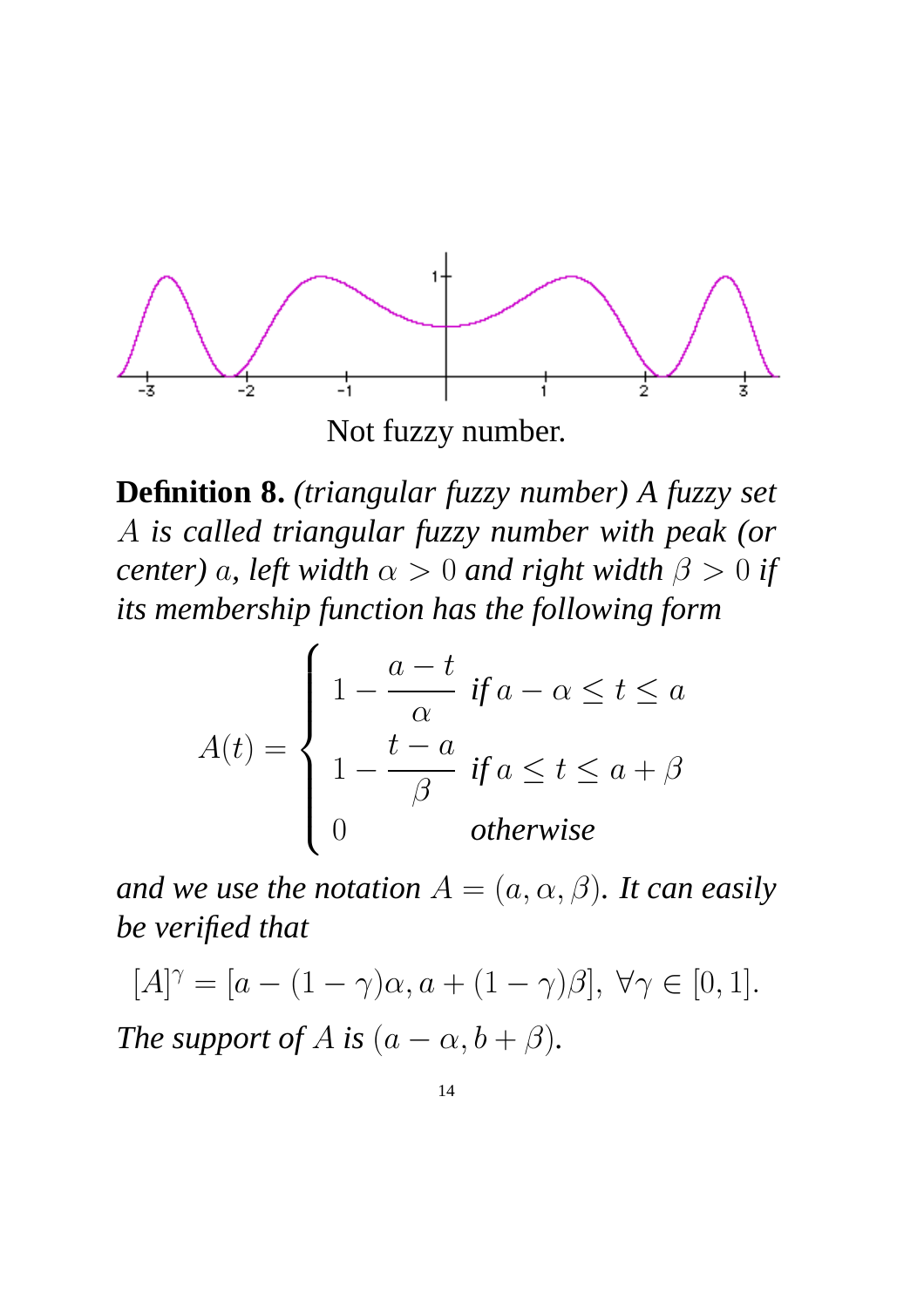

Triangular fuzzy number.

A triangular fuzzy number with center  $a$  may be seen as a fuzzy quantity

"x is approximately equal to  $a$ ".

**Definition 9.** *(trapezoidal fuzzy number) A fuzzy set* A *is called trapezoidal fuzzy number with tolerance interval* [a, b], left width  $\alpha$  and right width  $\beta$  if its *membership function has the following form*

 $A(t)=$  $\int$  $\int$  $\overline{\mathcal{L}}$  $1 - (a - t)/\alpha$  *if*  $a - \alpha \leq t \leq a$ 1  $\qquad \qquad \text{if } a \leq t \leq b$  $1 - (t - b)/\beta$  *if*  $a \le t \le b + \beta$ 0 *otherwise*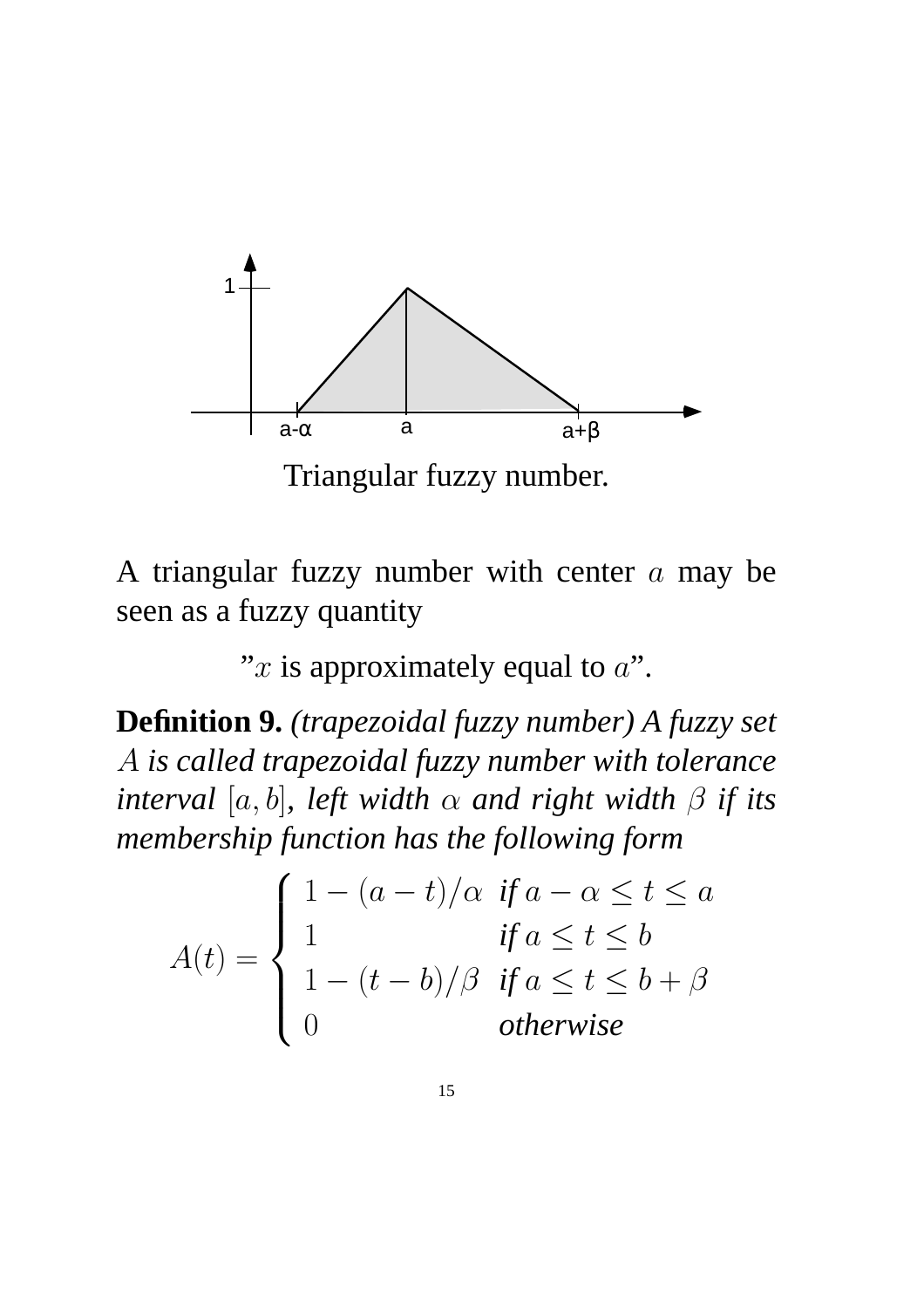*and we use the notation*  $A = (a, b, \alpha, \beta)$ *. It can easily be shown that*

 $[A]^{\gamma} = [a - (1 - \gamma)\alpha, b + (1 - \gamma)\beta], \forall \gamma \in [0, 1].$ 

*The support of A is*  $(a - \alpha, b + \beta)$ *.* 



Trapezoidal fuzzy number.

A trapezoidal fuzzy number may be seen as a fuzzy quantity

"x is approximately in the interval  $[a, b]$ ".

**Definition 10.** *Any fuzzy number*  $A \in \mathcal{F}$  *can be de-*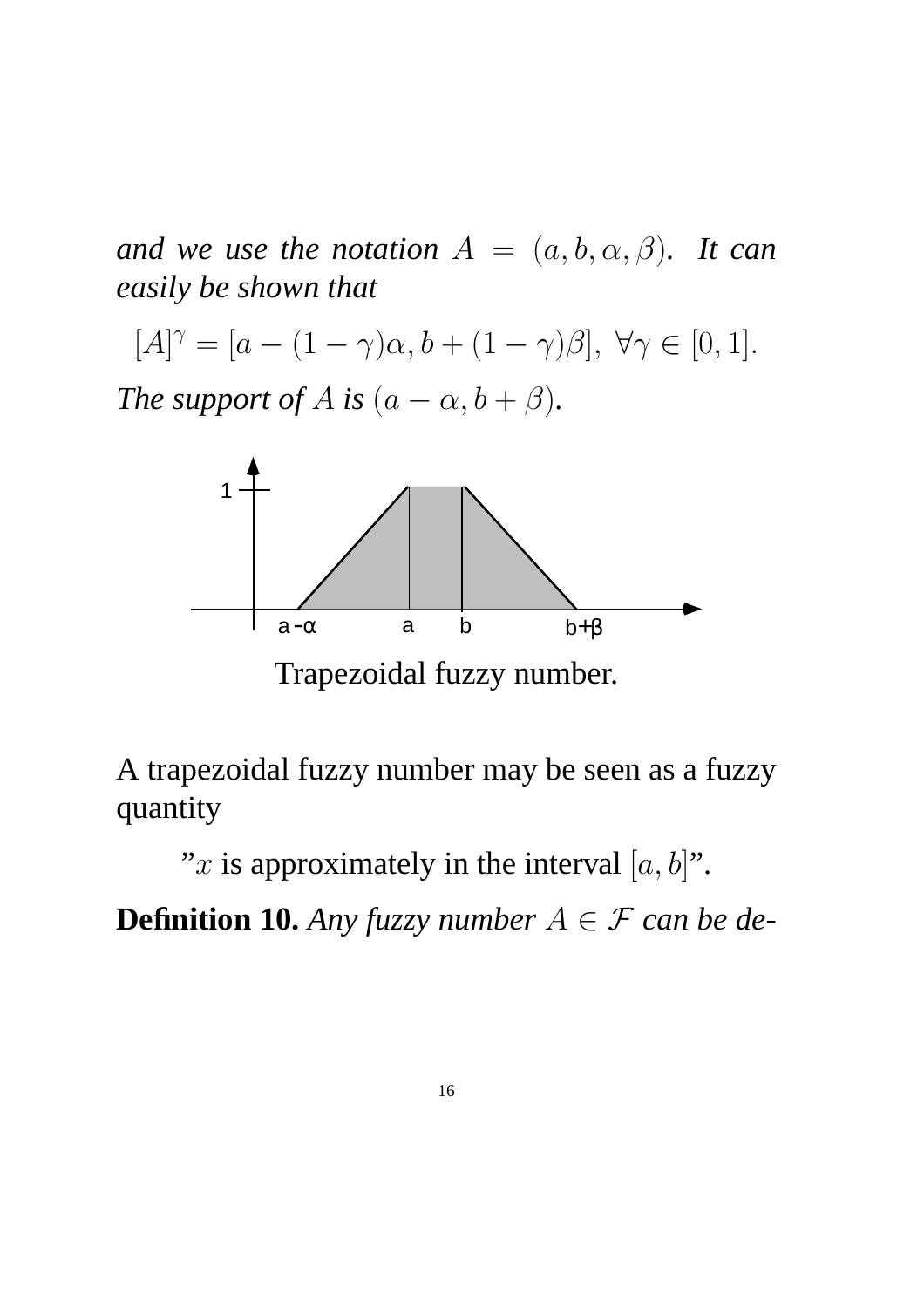*scribed as*

$$
A(t) = \begin{cases} L\left(\frac{a-t}{\alpha}\right) & \text{if } t \in [a-\alpha, a] \\ 1 & \text{if } t \in [a, b] \\ R\left(\frac{t-b}{\beta}\right) & \text{if } t \in [b, b+\beta] \\ 0 & \text{otherwise} \end{cases}
$$

*where* [a, b] *is the* peak *or* core *of* A*,*

 $L: [0, 1] \rightarrow [0, 1], \quad R: [0, 1] \rightarrow [0, 1],$ 

*are continuous and non-increasing shape functions with*  $L(0) = R(0) = 1$  *and*  $R(1) = L(1) = 0$ *. We call this fuzzy interval of* LR*-type and refer to it by*

 $A = (a, b, \alpha, \beta)_{LR}.$ 

*The support of A is*  $(a - \alpha, b + \beta)$ *.* 

Let  $A = (a, b, \alpha, \beta)_{LR}$  be a fuzzy number of type LR. If  $a = b$  then we use the notation

$$
A=(a,\alpha,\beta)_{LR}
$$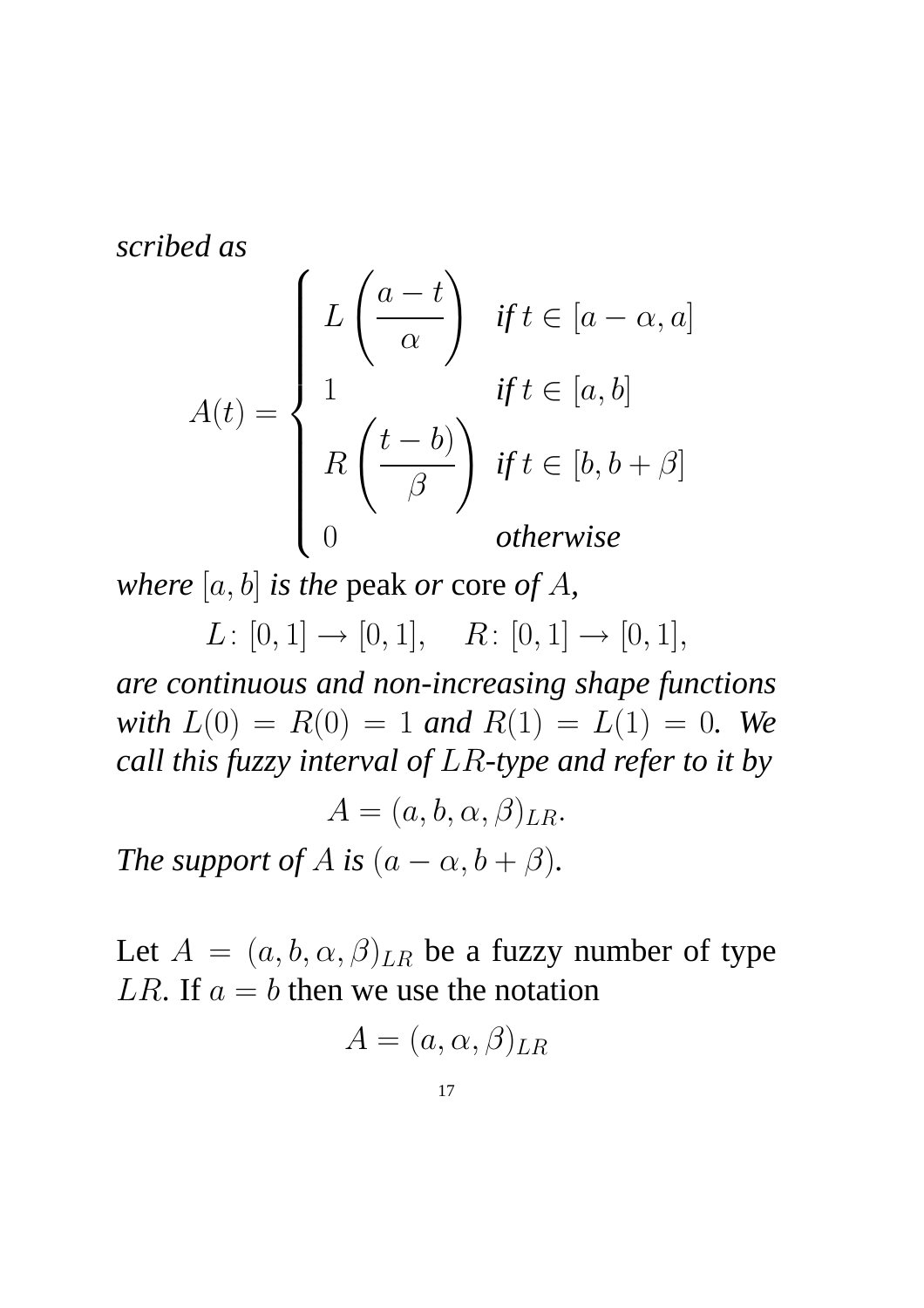and say that  $A$  is a quasi-triangular fuzzy number. Furthermore if  $L(x) = R(x) = 1 - x$  then instead of  $A = (a, b, \alpha, \beta)_{LR}$  we simply write

$$
A = (a, b, \alpha, \beta).
$$



Nonlinear and linear reference functions.

**Definition 11.** *(subsethood) Let* A *and* B *are fuzzy subsets of a classical set* X*. We say that* A *is a subset of*  $B$  *if*  $A(t) \leq B(t)$ ,  $\forall t \in X$ .

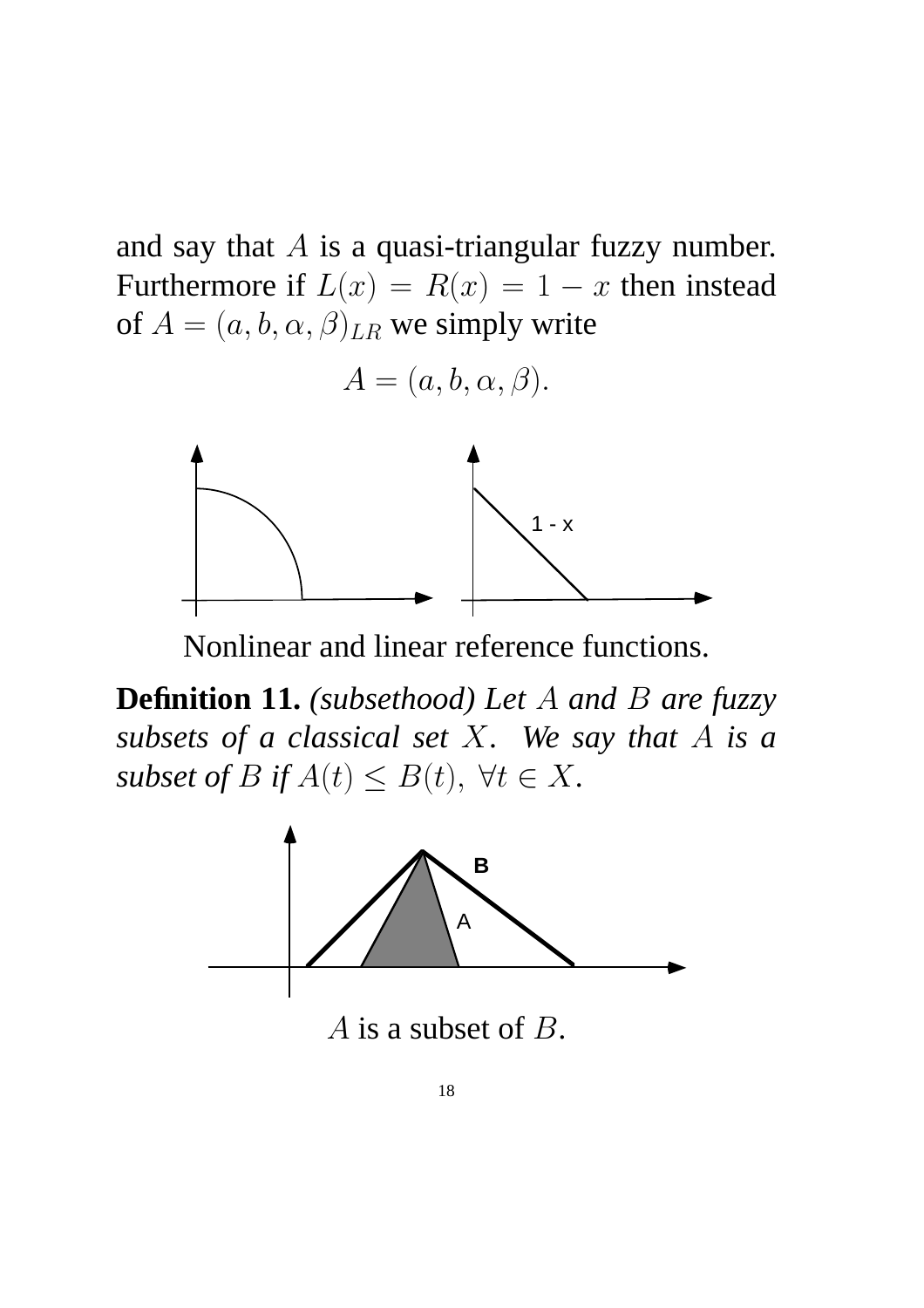**Definition 12.** *(equality of fuzzy sets) Let* A *and* B *are fuzzy subsets of a classical set* X*.* A *and* B *are said to be equal, denoted*  $A = B$ *, if*  $A \subset B$ *and*  $B \subset A$ *. We note that*  $A = B$  *if and only if*  $A(x) = B(x)$  for  $x \in X$ .

**Definition 13.** *(empty fuzzy set) The empty fuzzy subset of* X *is defined as the fuzzy subset*  $\emptyset$  *of* X *such that*  $\emptyset(x) = 0$  *for each*  $x \in X$ *.* 

It is easy to see that  $\emptyset \subset A$  holds for any fuzzy subset A of X.

**Definition 14.** *The largest fuzzy set in* X*, called universal fuzzy set in* X, denoted by  $1_X$ , is defined by  $1_X(t)=1, \forall t \in X.$ 

It is easy to see that  $A \subset 1_X$  holds for any fuzzy subset A of X.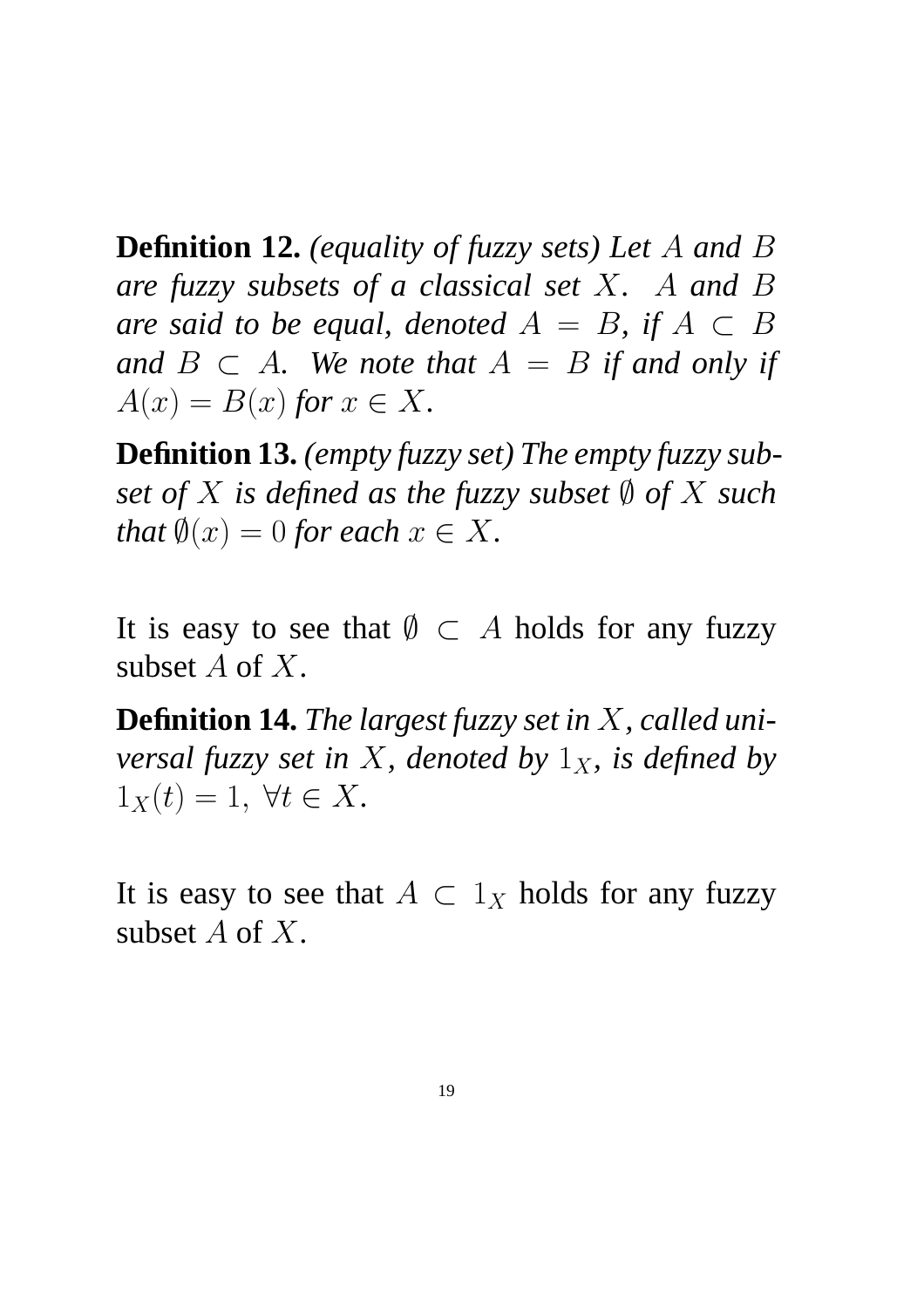

The graph of the universal fuzzy subset in  $X = [0, 10]$ .

**Definition 15.** *(Fuzzy point) Let* A *be a fuzzy number.* If  $supp(A) = \{x_0\}$  *then* A *is called a fuzzy point and we use the notation*  $A = \bar{x}_0$ *.* 





Let  $A = \bar{x}_0$  be a fuzzy point. It is easy to see that  $[A]^{\gamma} = [x_0, x_0] = \{x_0\}, \forall \gamma \in [0, 1].$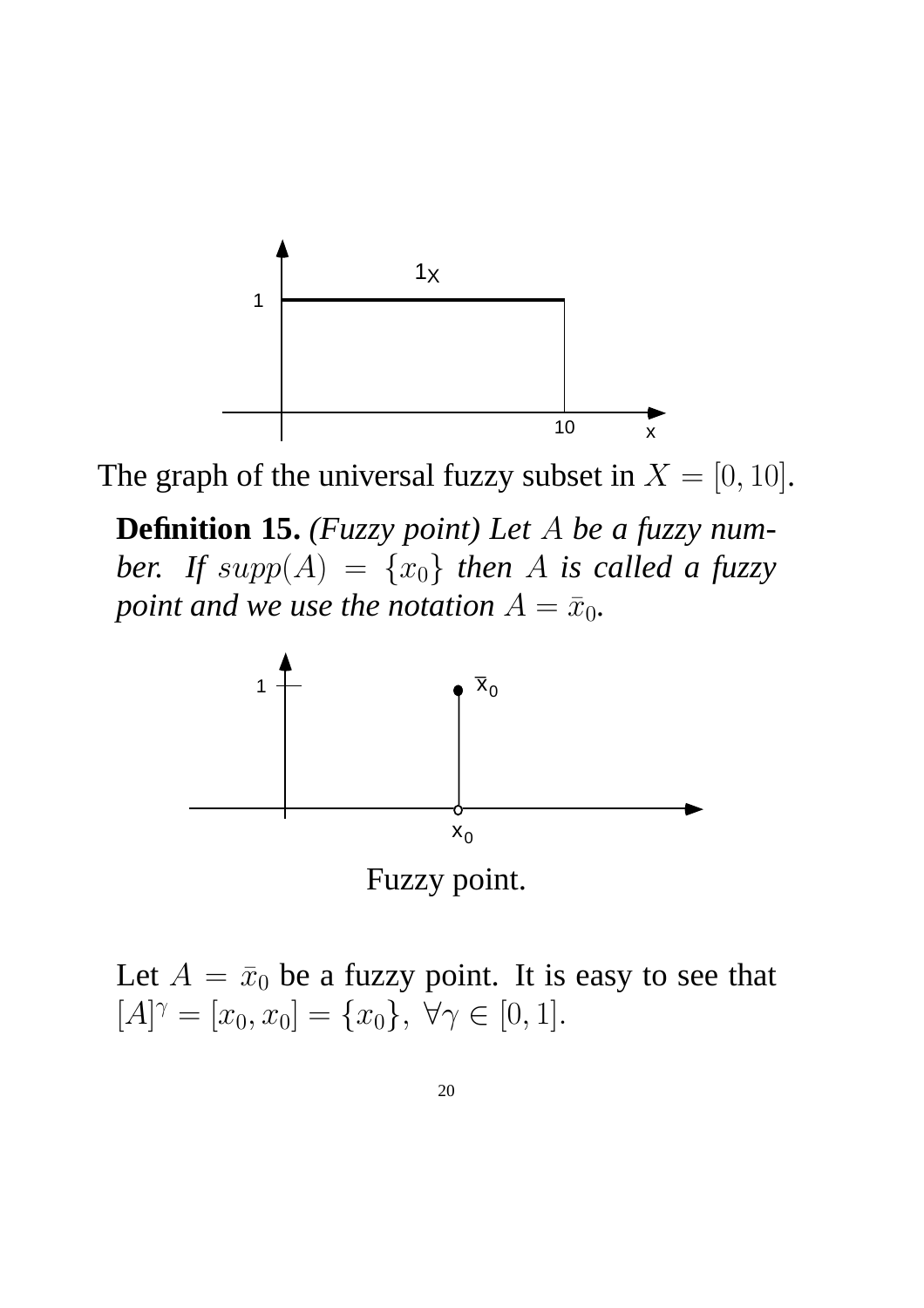## **Operations on fuzzy sets**

We extend the classical set theoretic operations from ordinary set theory to fuzzy sets. We note that all those operations which are extensions of crisp concepts reduce to their usual meaning when the fuzzy subsets have membership degrees that are drawn from  $\{0, 1\}$ . For this reason, when extending operations to fuzzy sets we use the same symbol as in set theory.

Let A and B are fuzzy subsets of a nonempty (crisp) set X.

**Definition 16.** *(intersection) The intersection of* A *and* B *is defined as*

 $(A \cap B)(t) = \min\{A(t), B(t)\} = A(t) \wedge B(t),$ *for all*  $t \in X$ *.*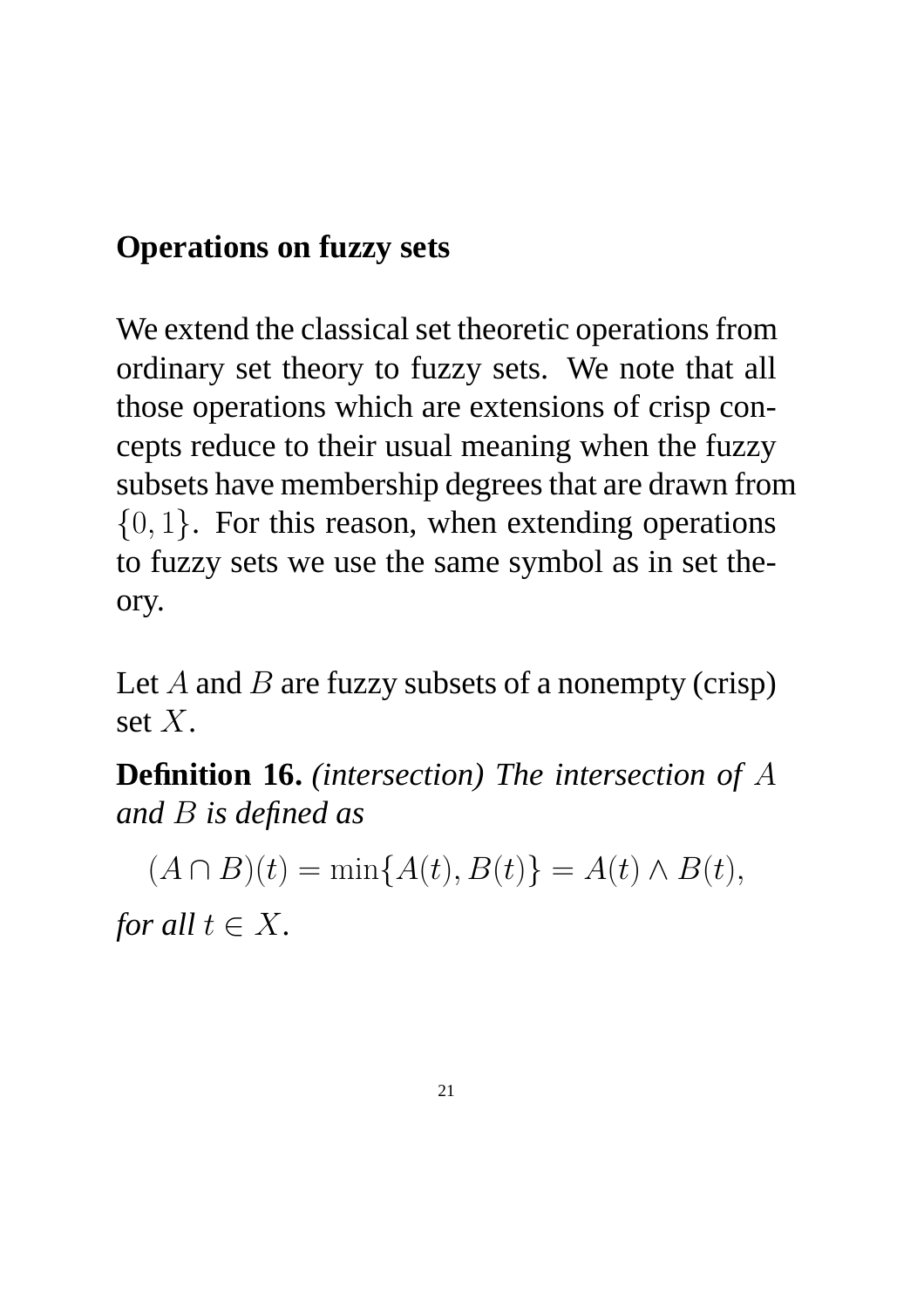

Intersection of two triangular fuzzy numbers.

**Definition 17.** *(union) The union of* A *and* B *is defined as*

 $(A \cup B)(t) = \max\{A(t), B(t)\} = A(t) \vee B(t),$ 





Union of two triangular fuzzy numbers.

**Definition 18.** *(complement) The complement of a*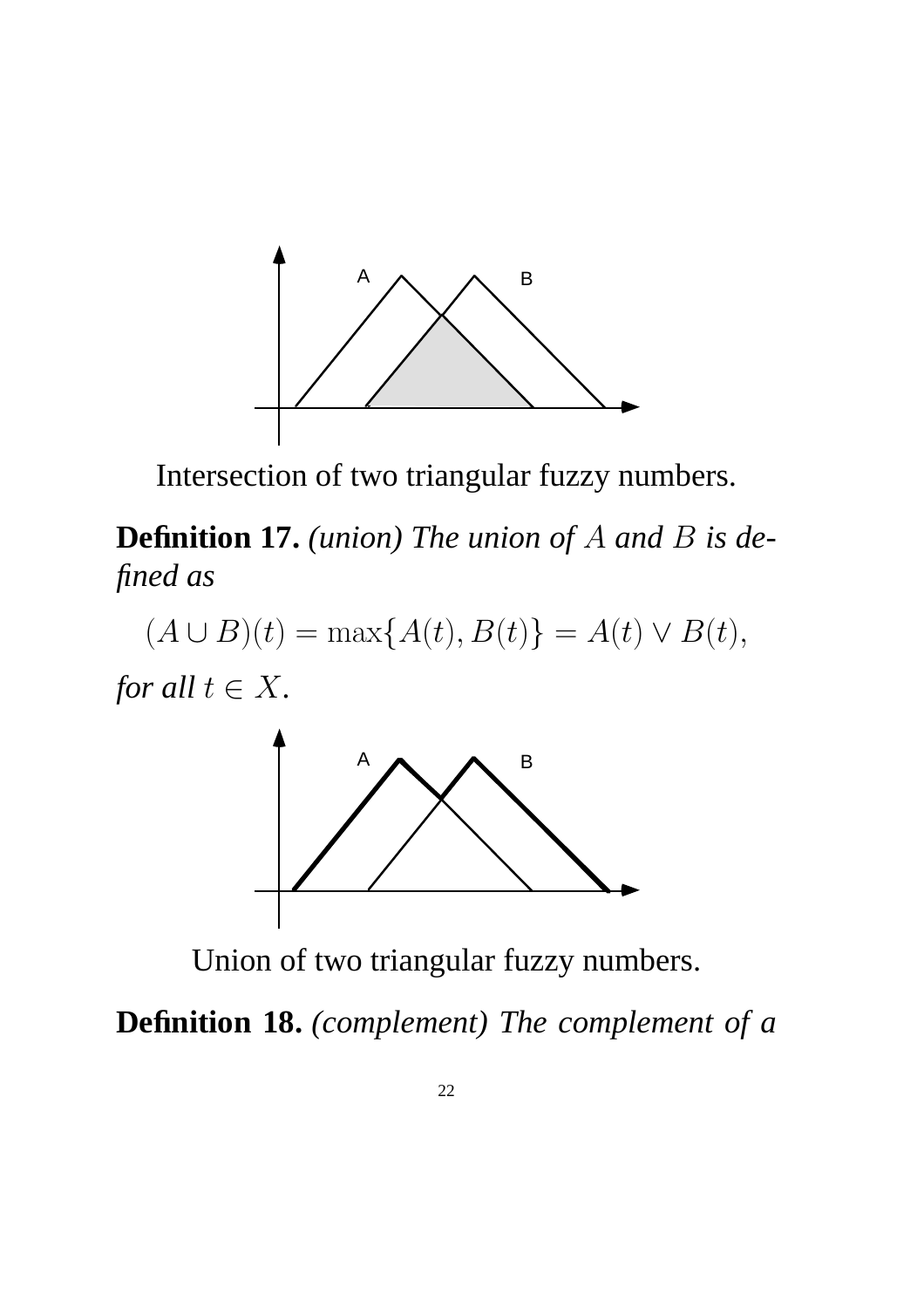*fuzzy set A is defined as*  

$$
(\neg A)(t) = 1 - A(t)
$$

A closely related pair of properties which hold in ordinary set theory are *the law of excluded middle*

$$
A \lor \neg A = X
$$

and *the law of noncontradiction principle*

$$
A \wedge \neg A = \emptyset
$$

It is clear that  $\neg 1_X = \emptyset$  and  $\neg \emptyset = 1_X$ , however, the laws of excluded middle and noncontradiction are not satisfied in fuzzy logic.

**Lemma 1.** *The law of excluded middle is not valid.* Let  $A(t)=1/2$ ,  $\forall t \in \mathbb{R}$ , then it is easy to see that

$$
(\neg A \lor A)(t) = \max{\neg A(t), A(t)}
$$

$$
= \max{1 - 1/2, 1/2} =
$$

$$
1/2 \neq 1.
$$